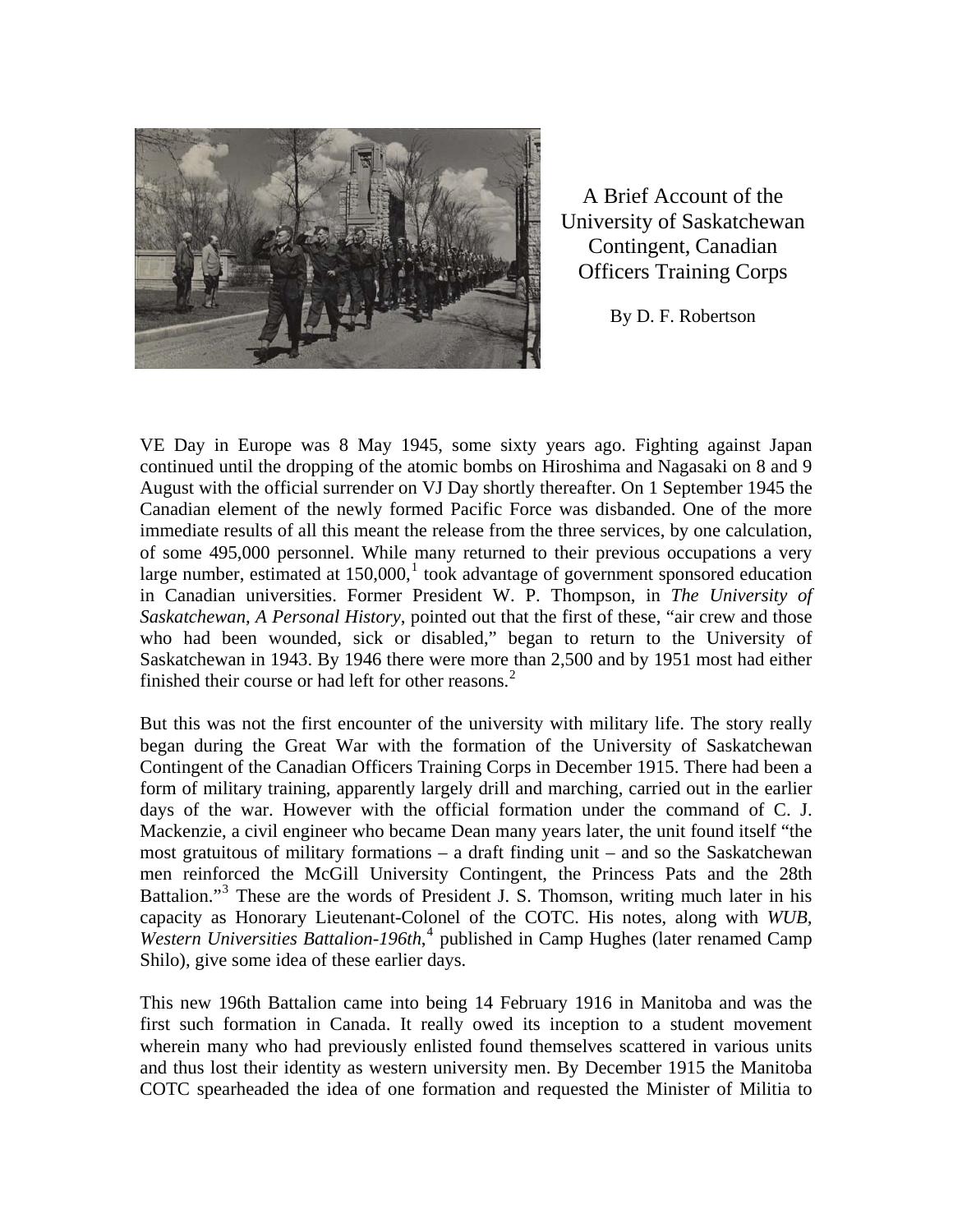raise a western universities battalion along with a field ambulance. Their request was well received and approved in late January of 1916. A committee of organization met on 7 February and "decided that the Universities of Manitoba, Alberta and British Columbia should recruit one company each, the University of Saskatchewan three platoons and Brandon College one platoon of the remaining company. The selection of officers for the companies was left in the hands of the universities concerned."[5](#page-15-1)

The same issue of the Camp Hughes newspaper carried a short article on this fourth or "B" Company of which three platoons were to be made up of men from Saskatchewan and one platoon from Brandon College. Actual recruiting had been started some eight months earlier when Capt. J. P. Oliver opened a recruiting office in the new university residence later known as Qu'Appelle Hall. By the beginning of May recruiting was almost complete. The article waxes rather eloquently when it says, "The boys, most of whom came to Saskatoon to recruit, are of true university type. The University of Saskatchewan and the collegiates at Saskatoon, Yorkton and Battleford, contributed widely, while many others left prominent positions in cities and towns and from the farms of Saskatchewan."<sup>[6](#page-15-1)</sup> At the end of March 1916 command of the Saskatchewan Company was assumed by Capt. Reginald Bateman, a professor of English at the University, who returned from overseas for this appointment. He was later killed in action.

The 196th Battalion as a unit did not last long. Shortly after arrival in England it was broken up to reinforce existing units including the already existing 46th battalion largely made up of men from Saskatchewan. One account refers to the 46th as the "suicide battalion" which fought in some of the bloodiest actions of the war. A large portion of the men became officers. One account has it that of the 5,374 men in this unit 4,917 were killed or wounded. It was demobilized at the end of the war and many men either re-enrolled or became first time students at the university.<sup>[7](#page-15-1)</sup>

Statistics from the University of Saskatchewan reveal, "330 students served in the forces during the war. 250 of these joined before conscription was instituted in 1917, and at least 46 of the remaining 80 were also volunteers. In addition 72 of the 148 male graduates of the university served. 66 students died or were killed in action: more than 100 were wounded. 33 were awarded medals for valour."[8](#page-15-1) President W. P. Thompson broke out the 330 figure into 322 students and 8 faculty members as well as mentioning 34 awards.<sup>[9](#page-15-1)</sup>

A reading of President Walter C. Murray's papers reveals his intense and personal interest in each student and faculty member who went off to war. For example, there were letters of sympathy to bereaved families, and arrangements were made for Christmas packages. On the military side Murray acknowledged that his university had to accept the same terms for training as others in Canada. In fact this meant it would not receive any arms or equipment. Consequently it is a bit difficult to imagine how effective their COTC training would be under these circumstances!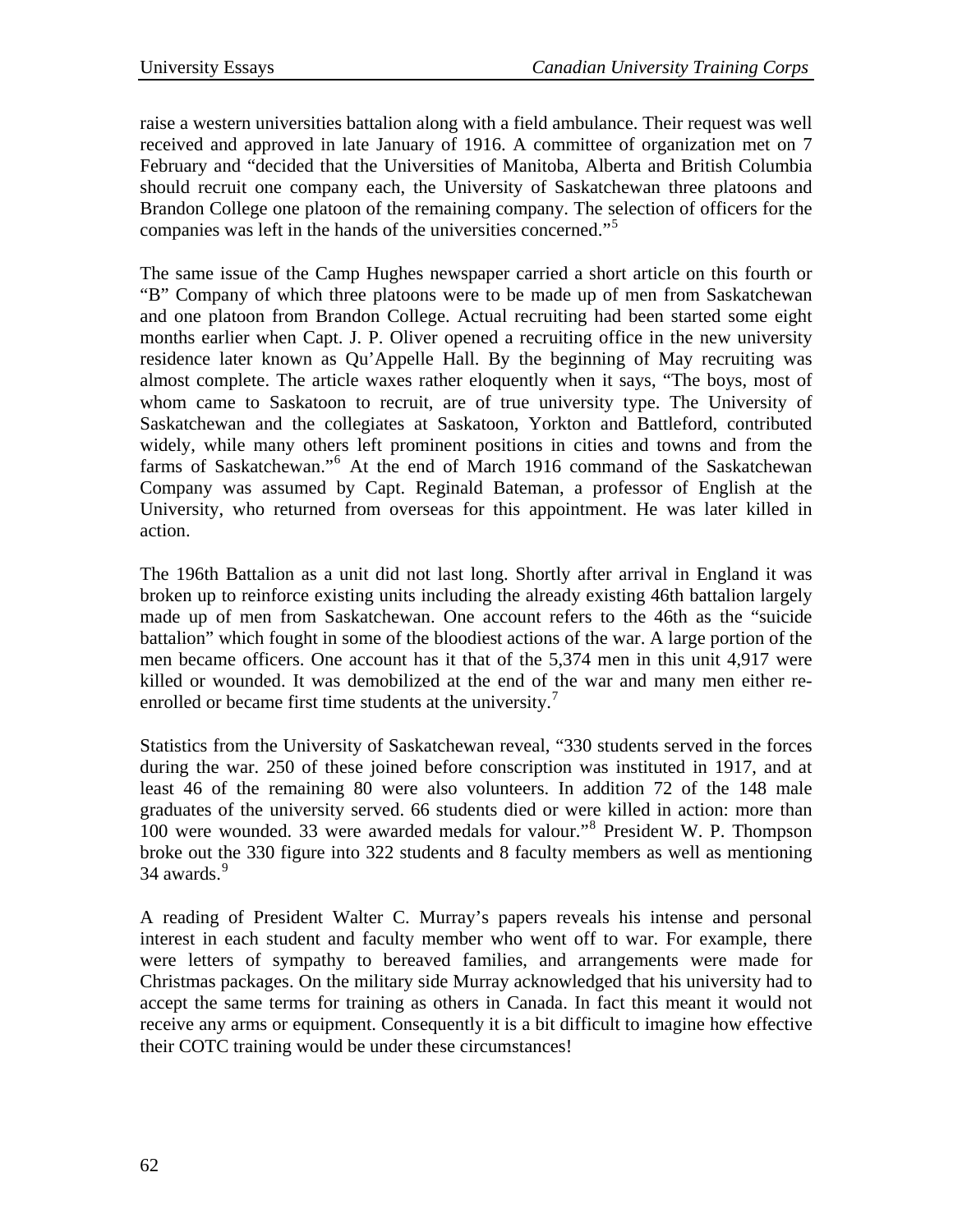At the end of the war the university was offered some captured German trophies: a light machine gun, a heavy machine gun and two trench mortars. And in a letter of 25 October 1919 came a further offer of a German Fokker bi-plane," for education/exhibition purposes and to be suitably stored."<sup>[10](#page-15-1)</sup> This gift was duly accepted by the Engineering faculty on 17 November subject to the approval of the Board of Governors and was destined for the new Engineering Building. The Board agreed on 16 December. When the plane arrived it was placed on display at the north end of the tractor laboratory. It was here on 13 March 1925 that a fire started which destroyed the building. It has been suggested that not only was the plane destroyed by fire, it may have caused the fire!<sup>[11](#page-15-1)</sup>

Little else is on record for the immediate post war years beyond a letter from the Military Headquarters in Regina granting permission for all returned men to wear their uniforms on 30 January 1920 for a social evening recognizing their return from overseas service.<sup>[12](#page-15-1)</sup> There are also several lists of returned men indicating whether or not they were disabled, courses taken, positions obtained and salaries earned. President J. S. Thomson noted in 1946:

When the [1914-1918] war was over, the effects of these early experiences passed beyond sentiment into activity. A keen young Professor of Dairying had joined the staff – one Arthur Potts by name – and he reorganized the COTC in 1920. Then ensued the quiet and unpretentious work of training undergraduates to qualify for "A" and "B" certificates. The size of the Contingent expanded and contracted in response to the varying moods of the student body concerning national defence. At one period, a group left to join the RCAF, among these men was Ernie Macnab who was to become a Group Captain during the war. But a steady stream of men qualified for commissions in the Infantry, Engineers, Artillery and Medical Corps, and it was only when what had really been a period of extended armistice terminated, that the real value of the persistent effort of the years was revealed. Without the contribution of the COTC, Canada could never have made her swift and decisive contribution to the new call for action in 1939.<sup>[13](#page-15-1)</sup>

So what did the COTC do during the approximately 20 years it was commanded by Arthur Potts? There was an exchange of correspondence between H. T. Logan, Chairman of Military Affairs at the University of British Columbia, and President Murray respecting consideration of a military policy and the COTC in Vancouver. Several questions on Military Science were examined and Murray noted that the COTC programme in Saskatoon extended over two years with one half course per session being given as a credit. About two-fifths of the male student body (some 170 students) were enrolled in 1920. About 40 returned men formed the nucleus of this group. The response further states that the aim or objective was to have "a smart unit without too much bull ... though there were comparatively few inducements to offer the response to the appeal for recruits was surprising, despite the fact that scarcely anything but drill has been done (with a few lectures, some interesting)."<sup>[14](#page-15-1)</sup>

There are three annual reports for 1924/25, 1925/26 and 1928/29 prepared by Arthur Potts. The first of these notes an enrolment of ninety-one from all ranks with two drill and lecture periods per week plus Saturday afternoon musketry practice. In the spring term lectures were increased prior to examinations. Out of eighteen who wrote the War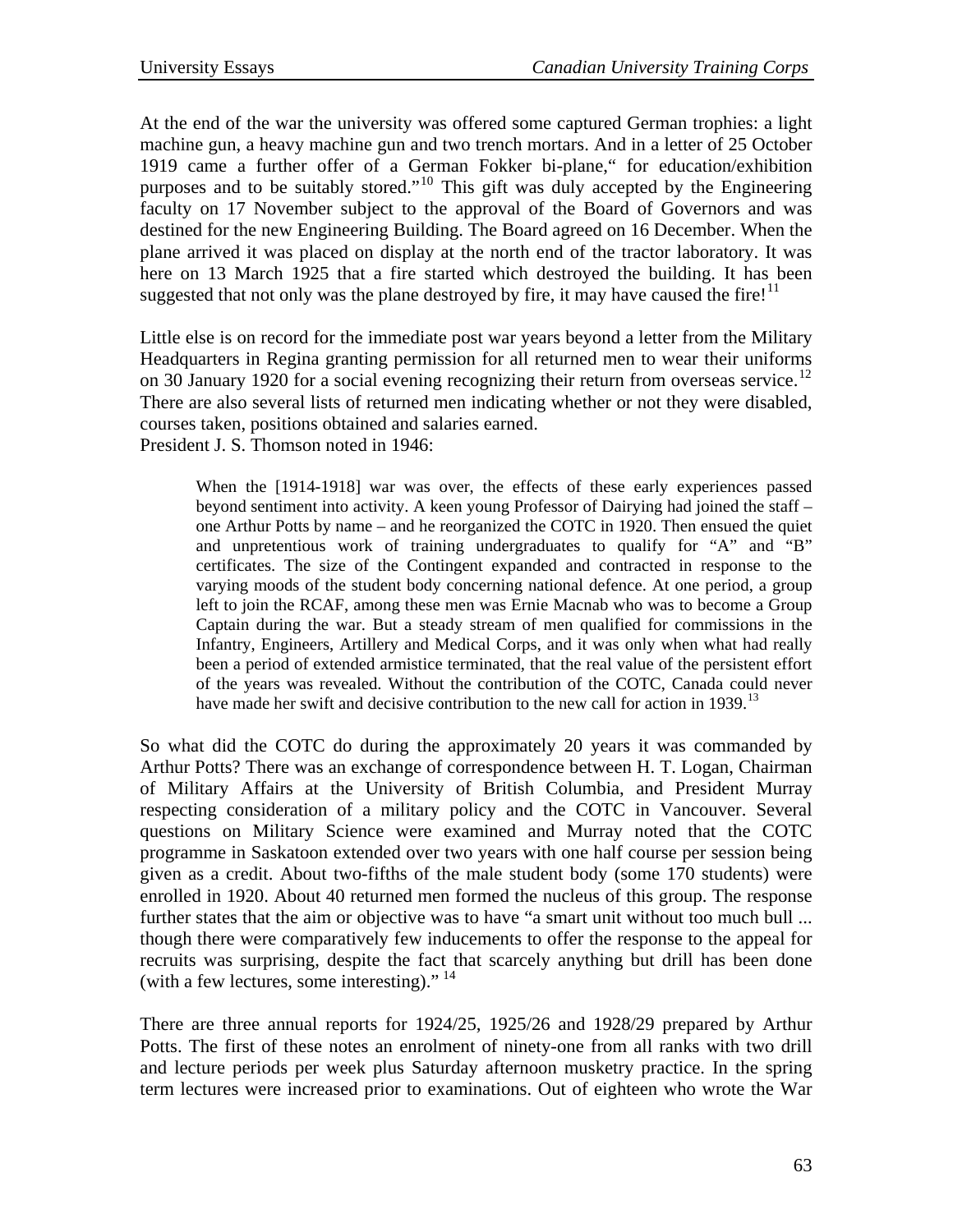Office examinations for Certificate "A" fifteen passed. Six wrote the Certificate "B" paper but only one passed. However the local COTC with a pass rate of 66% compared favourably with the Dominion rate of 47%. Five members attended Air Force Training in Camp Borden and two members joined the Air Force while seven members joined various units of the army. In 1925/26 there were ninety-two members of whom twentythree wrote examinations with fifteen being successful. By 1928/29 the numbers had increased to 183. Seven were granted commissions in the COTC and three, having completed training joined the Air Force. One of these was Ernie McNab, referred to earlier.<sup>[15](#page-15-1)</sup>

As for Arthur Potts himself, happily we have a news item which appeared in *The Star Phoenix* in 1942 when he had been promoted to the rank of major-general:

General Potts, the new  $6<sup>th</sup>$  Division commander, is 51 ... a native of Northumberland, England, was educated at Heriot's School and the University of Edinburgh, where he received a bachelor of science degree. Later he attended Cornell University, took his master's degree in agriculture and then went to Ames College in Iowa as an instructor. He left there in 1915 to enlist in the Second Universities Company at McGill University – one of six brothers who served in the First Great War, three of whom lost their lives – and was attached to the Princess Patricia's Canadian Light Infantry as a private. He was appointed lieutenant after being wounded in September 1916. Toward the end of 1917 he was transferred to the education office of the "Khaki University" but soon after rejoined his battalion and was again wounded. He was convalescing in England when the armistice was signed. Following the war he was appointed head of the dairy department of the University of Saskatchewan and while there [re]organized and developed the university's officer training corps. $16$ 

In 1934 he was also to become commander of the Saskatoon Non-Permanent Active Militia garrison and officer commanding the  $19<sup>th</sup>$  infantry brigade with the rank of colonel. This was his rank when the Second World War broke out. Later that year Potts received a telephone call from then Maj.-Gen. A. G. L. McNaughton asking him if he would revert to the rank of lieutenant-colonel and take over command of the Saskatoon Light Infantry. Potts' comment at the time was that it seemed logical to move from teaching men to be farmers to teaching them to be soldiers. He took the Saskatoon unit overseas in December 1939 and remained as commander until promoted to Brigadier and given command of the Second Canadian Infantry Brigade in  $1940$ .<sup>[17](#page-15-1)</sup> He commanded this formation at the time of the Spitzbergen Raid in August of 1941. By some accounts this raid was not of great importance although it was a "tactical success."<sup>[18](#page-15-1)</sup>

Potts was again promoted and as a major-general commanded the 6th Infantry Division with headquarters in British Columbia. In 1943 he was appointed to the command of Military District 2 in Toronto.<sup>[19](#page-15-1)</sup> After the war he joined the Department of Veterans Affairs and in 1949 moved to Kingston, Ontario as the Department's district administrator, finally retiring in 1955. He died in early September  $1983$ <sup>[20](#page-15-1)</sup>

The story of COTC life between the two world wars is mundane to say the least. Weekly parades, drill, lectures and two weeks at a summer camp at Dundurn appear to be the "stuff of soldiering" in those days. But, as noted in 1939, President J. S. Thomson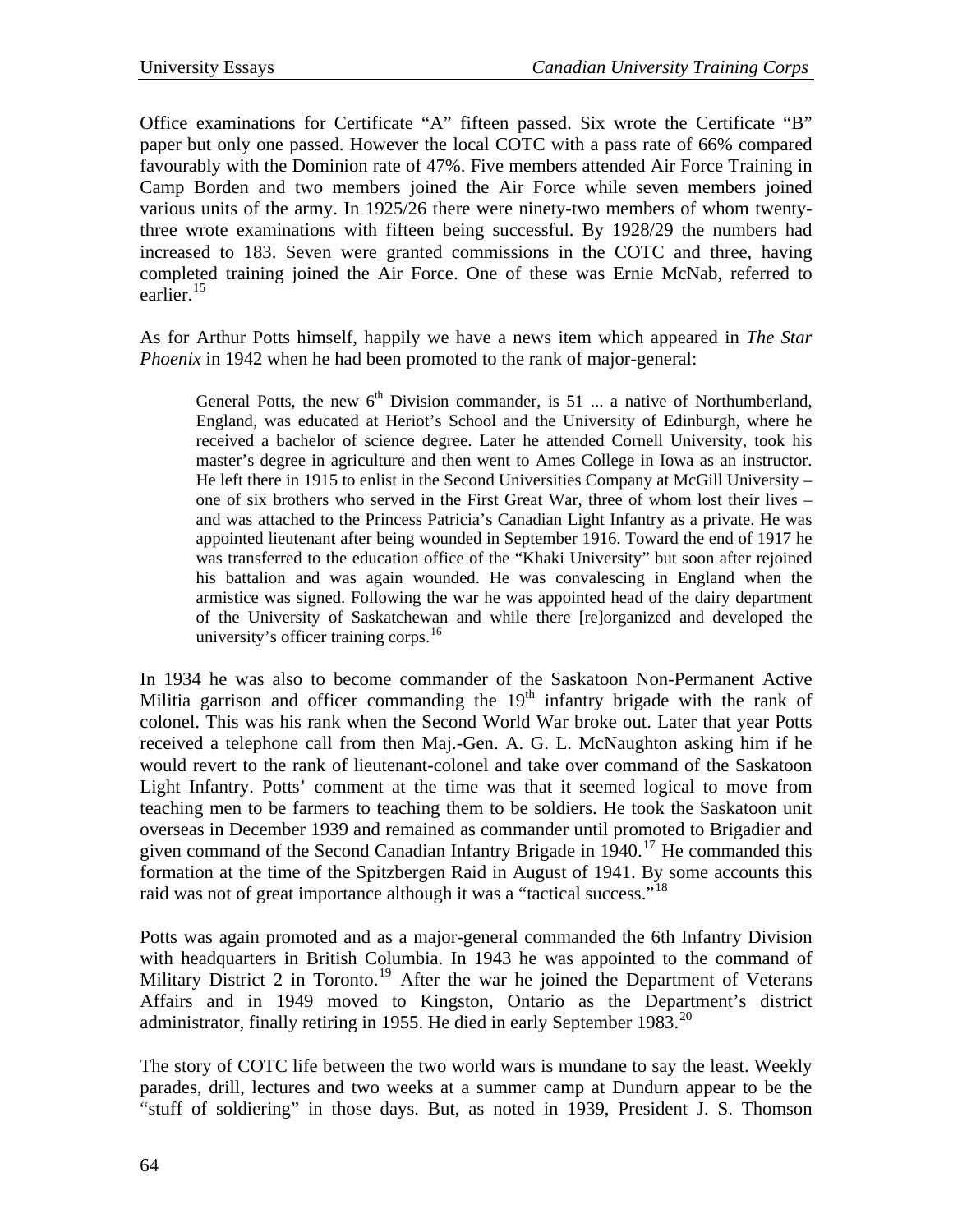considered the contribution to be a valuable one as shortly after the outbreak of war he wrote to Brigadier Russell, Commander of Military District 12 at Regina, offering his opinion of the COTC. He commented on the fact that with the outbreak of war the university received two pieces of advice from the National Research Council of Canada. The first was "that students ... in scientific, medical, dental, agricultural or engineering studies, should continue their work and should be advised to complete their studies." The second was "that students should be advised to join the Canadian Officers Training Corps. This second piece of advice we have endeavoured to carry through here." Thus the University Council advised the various faculties "that students who were taking the Officers Training Corps course should get some relief from the ordinary curriculum." This was done. At the same time President J. S. Thomson kept in close contact with Lieutenant-Colonel Potts in addition to taking his own role as Honorary Lieutenant-Colonel very seriously. Consequently, at the time of his writing, nearly 400 members of the university, be they graduates or undergraduates, had volunteered for the Corps. Potts, for his part, had requested a new establishment for the COTC up to 400 strong along with additional personnel, both instructional and administrative.<sup>[21](#page-15-1)</sup>

The University Military Education Committee, through its secretary Prof. H. H. Ferns, recommended a reorganization of 4 companies of 3 platoons each, an additional officer, Lt. J. C. Crawford, as chief instructor full time and 2 non-commissioned officers (NCOs) for clerical and instructional duties. This was followed by a request from the President to Brig. Russell for the appointment of Major J. H. Thompson, a professor of Accounting, to command the COTC replacing Arthur Potts. As Thompson was already serving in Regina as Deputy Assistant Adjutant General it was agreed that Major R. A. Spencer, from the College of Engineering and later dean, should be the acting commander of the COTC.<sup>[22](#page-15-1)</sup> Early in May of 1940, Major Thompson was released from the Active Force, returned to the campus as dean of the College of Accounting (later Commerce) and assumed command of the COTC.<sup>[23](#page-15-1)</sup>

Early in the game considerable re-organization and planning resulted in the President issuing a press release in which he outlined the obligation for all male students who would be physically fit and 21 years of age years of age by July 1941 to undergo military training. They were also obliged to attend a training camp for two weeks at the end of the academic term. "The cases of conscientious objectors will be considered by the University authorities in the same way as objections are dealt with under the National War Service Regulations."[24](#page-15-1)

Later that year President J. S. Thomson wrote to the Hon. J. L. Ralston, Minister of National Defence, requesting assistance in obtaining more accommodation for the COTC. It was anticipated that there would be at least 1,000 male students eligible for such training in the up-coming session. The proposal was that the rink could be used provided suitable changes were made. Flooring would have to be laid down, unit heaters installed and an interior roof put in place at an estimated cost of \$9,000.00. His submission was that the Department of National Defence should foot the bill. He also stated that the University "is saving the country in pay, rations and accommodation an amount, which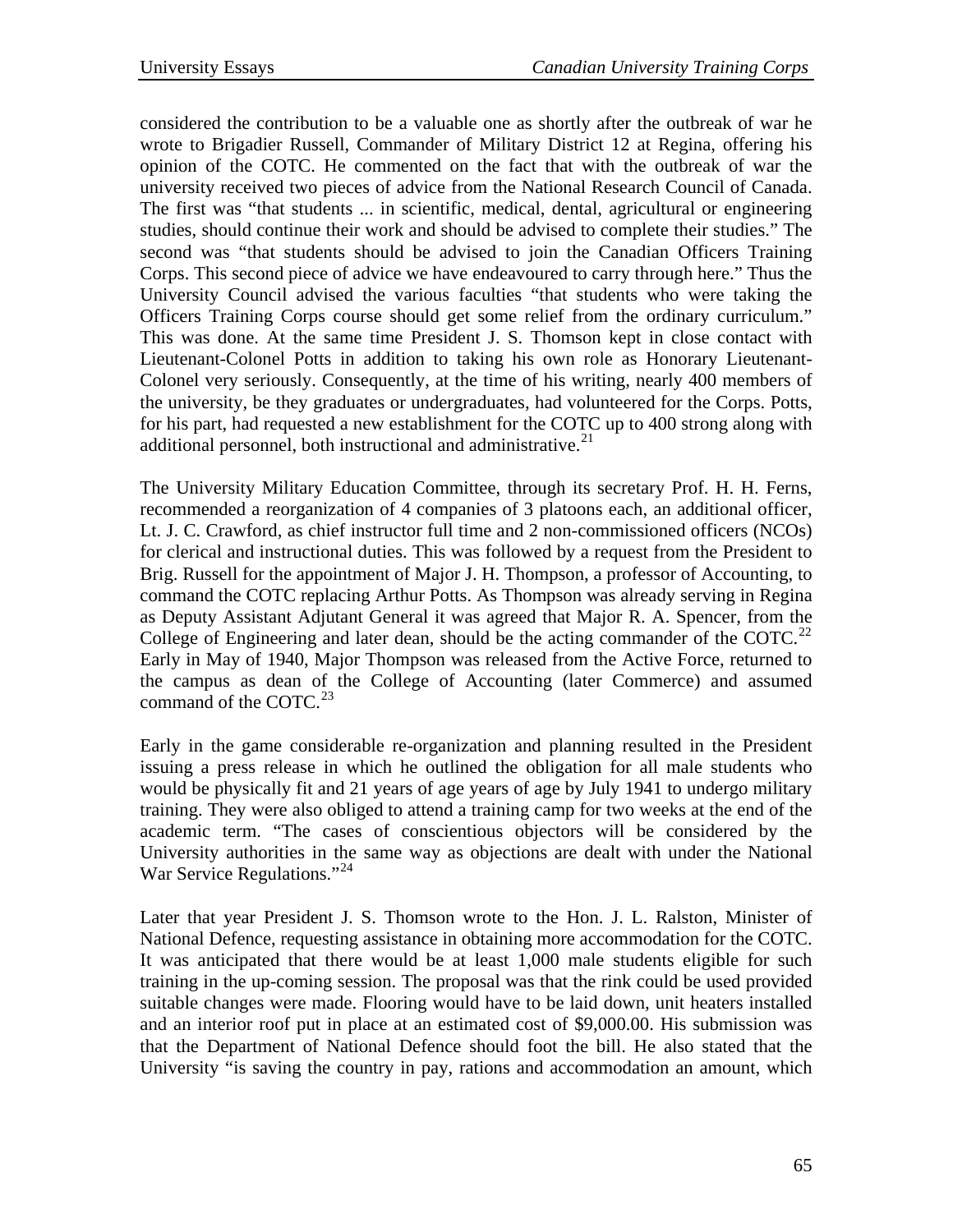otherwise would be required to be paid in respect of these young men, which amount exceeds the sum requested for putting the Ice Rink in order."<sup>[25](#page-15-1)</sup>

As 1940 drew to a close *The Green and White* published a review of the steps taken in the training of potential officers and the requirements of military training on the campus. This review was written by Major R. M. Ferguson, who had commanded the auxiliary battalion during the first term that year and was now leaving for active service. He pointed out that when wartime training first began Major R. A. Spencer, then acting commander of the COTC, faced three problems. The first was organization. There were some 500 students and graduates training with over 600 in the auxiliary battalion (those men under the age of 21). Time tables had to be so arranged that these 1,100 men had six hours training a week along with their regular class schedule. The second problem was that of suitable and effective instruction. Many instructors had joined the active force and their place had to be taken by men who had taken COTC training the previous year and happily had returned to the university. And the third problem was where to train these men, hence the Rutherford rink had been taken over, *seemingly* without the help of the Department of National Defence as previously requested!<sup>[26](#page-15-1)</sup>

President J. S. Thomson, in a later issue of *The Green and White,* wrote at considerable length about "The Wartime University" pointing out that:

In war time it is a privilege to continue higher education, and this sense of favour carried with it obligations ... we have enrolled undergraduates up to the full permitted strength. The remainder of the student body form an auxiliary battalion all supplied with uniforms and required to become efficient soldiers. The University of Saskatchewan has a military unit of which we can be very proud. It is largely officered by members of the University staff, many of whom saw service in the last war ... there is a remarkable sense of keenness in all ranks. It is not intended that the battalion should become a fighting unit, if it did, it would be second to none in courage and efficiency."

At the same time he referred to a new University Air Force Squadron, connected with the British Commonwealth Air Training Plan, which undergraduates could join in anticipation of becoming air crew. Today's students and faculty might be dismayed by his concluding words, "we have not been sufficiently aware of our duty; the universities have surrendered too easily to narrow-minded specialism and have reached a dangerous condition of becoming glorified trade-schools. This sense of defect is probably the most cogent of all the war-time lessons for university education."<sup>[27](#page-15-1)</sup>

Early in 1942 Brig. W. W. Foster, Commanding Military District 12 at Regina wrote to the University on the question of what to do with students who were too young to be called up for service and/or were conscientious objectors. There is an unsigned (although likely written by President J. S. Thomson) reply of considerable length which sets out the courses open to the university. These were to offer alternative training related to the war effort and equal in amount of time to that required by students taking military training or to expel these students and refuse to admit anyone unwilling to take military training on the grounds of being a conscientious objector. The Saskatchewan National War Services Board, through their chairman Mr. Justice J. F. L. Estey, had earlier rejected the first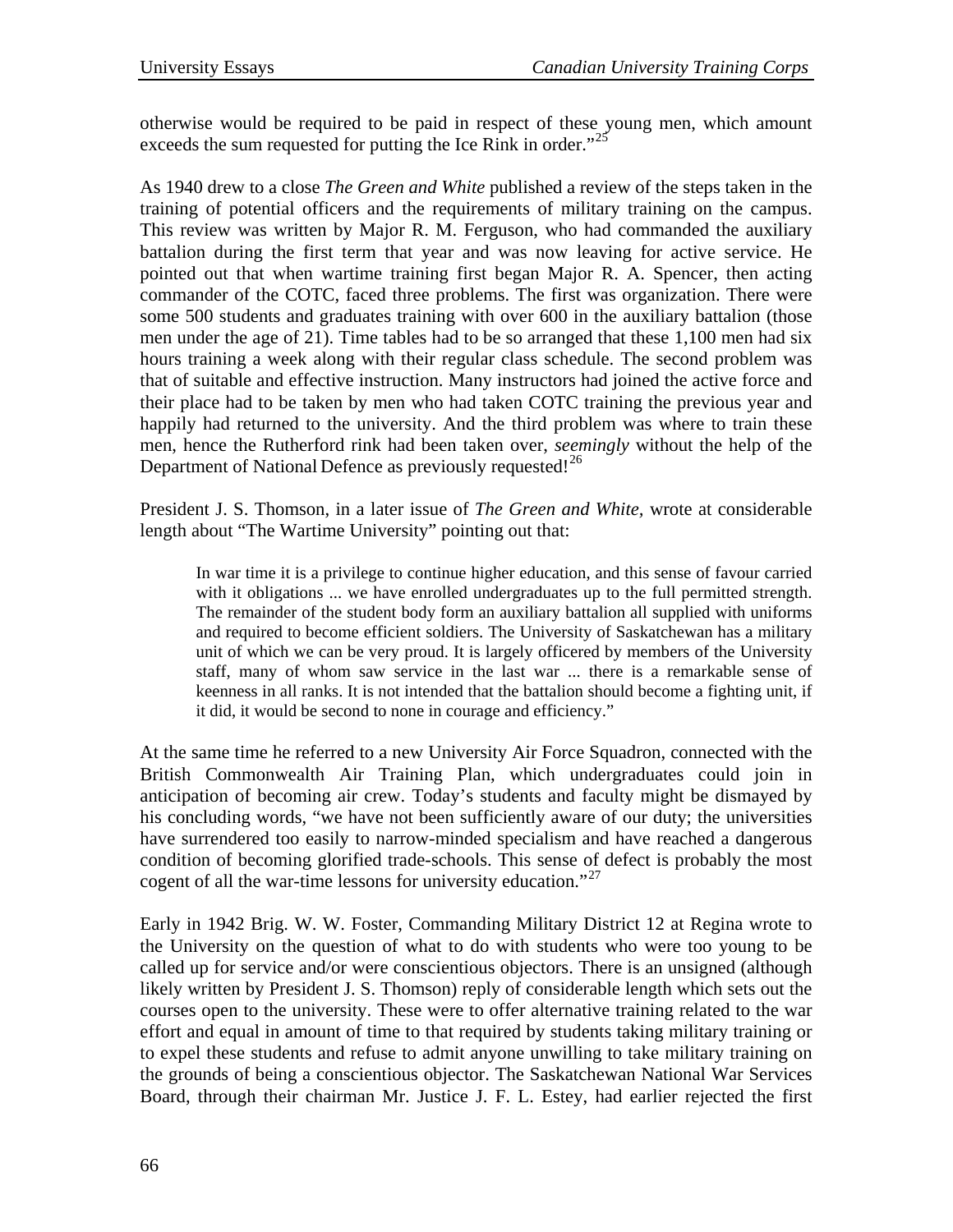proposal and the University Solicitor considered that under the provisions of the University Act as it then stood to exclude students on the grounds of religious belief would not comply with the Act. Thus an amendment to the Act would be required. At the time of writing there were five students under callable age who refused training. Of these four were Mennonites and one a Doukhobor. They were therefore liable to be called up for compulsory labour when they reached the age of 21. Throughout the year the question arose of exemptions for men who were technically enemy aliens (e.g. Hungarians). A sort of extension of this situation is noted in that by the fall term no student could be admitted to class without a Class Card thus ensuring registration for military training in the COTC.<sup>[28](#page-15-1)</sup> At the same time Major H. H. Ferns, second in command of the COTC, noted that the unit was playing an active part not only in the university but also in the development of the Canadian Army (Active Force).<sup>[29](#page-15-1)</sup>

In March 1943 the COTC establishment was increased from 4 companies of 4 platoons to 6 companies of 4 platoons. The number of male students registered for military training (including Regina College) was over 1,300 with about 800 enrolled in the Auxiliary Battalion. More choices in the matter of military training became available in the 1943- 1944 session. In addition to the COTC the University Air Training Corps (1943) and the University Naval Training Division (1942) came into being. Membership in any one of these would fulfill the requirements for compulsory training. Such training would be about six hours per week for a minimum of 110 hours per session and two weeks camp training at the close of the academic year. Specific requirements were set out for each of these training components. $30$ 

The social side was not neglected and a Mess Dinner was held at the Bessborough Hotel on 27 February 1943. And another event of note in March was a donation, arranged by Lt.-Col. J. H. Thompson, of \$1,500.00 from the COTC for the proposed Memorial Union Building (MUB). This was the first contribution to this building project. Thompson was a member and trustee of the MUB Fund Committee.

A new feature for some members of the COTC was the "call-out" of several eligible members during the summer months as 2nd Lieutenants in such army components as Ordnance, Engineers and Signals. These men then reverted to cadet rank and status upon return to classes. As the year ended Lt.-Col. J. H. Thompson wrote a long letter to the President responding to questions raised by the Committee of Military Education about "reducing the monotony and repetition of COTC training and restoring the value allowed ... when a student enlists in the Active Force. This suggestion opens up the question of possible changes in University policy with respect to military training." He was not in favour of granting ex-COTC members any privileges upon enlistment other than any warranted by their training nor did he recommend any reduction in their training from the point of view of the national interest and public relations of the university. He proposed four recommendations for the support of the Committee of Military Education. These were the need for discipline and some "dull detail"; counteracting the tendency to think of military preparation as unnecessary in the light of "the near approach of victory"; giving the cadet the wherewithal for earning promotion even though the almost automatic process of granting commissions to university graduates was practically eliminated and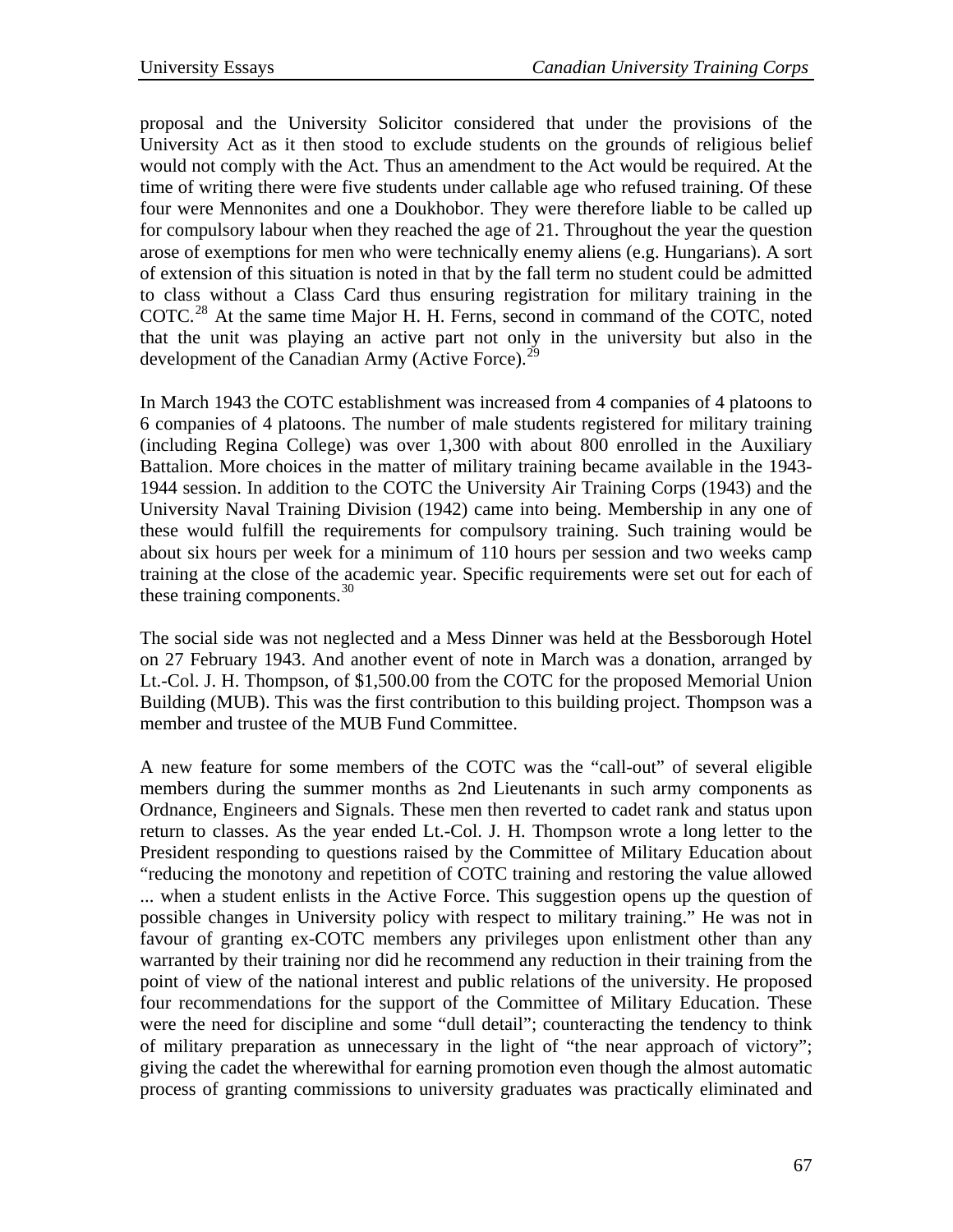obtaining from National Defence Headquarters a statement as to which credits might be granted students upon enlistment. Thompson then enlarged upon these points in considerable detail. He felt that the unit had shown exceptional mental training and interest. In the senior years courses were offered in Military German, Physiography, Military Chemistry and Explosives. He referred to some current thinking that due to Russian victories and the bombing of German cities the war would soon be over!

Thompson went on to say, "the general public tends to be uneasy concerning the real national need of postponement of military call-up of University students in the fifth year of war. It seems to me that this unease could turn into hostility towards the University if it became known that the small amount of military training now required of the students was being reduced because students regarded it as an imposition and a waste of time." And further, "It is felt, however, that, due to the diversity of national origins in this province, an apparently high casualty rate among the men from this province ... public opinion here is very prone to seize upon the issue of military training at the University." Finally he discussed problems with the commissioning of university men as opposed to those who had actual experience in the field and the army's fairly firm commitment to commission officers only after non-commissioned service in the field. He concluded with a few remarks about the University Naval Training Detachment and the University Air Corps candidates and the commissioning process in those two services. Processes which were, in large part, dictated by the temporarily large number of losses which these services suffered.<sup>[31](#page-15-1)</sup>

Early in 1944 Thompson also wrote to Lt.-Col. C. R. Hopper (commanding the University of Manitoba COTC) who had requested information on possible modifications to training. Thompson outlined the advice he and his officers had given the University, leaving it to the President "to write to you authoritatively." He pointed out that the laid down 110 hours of local training per winter session were carried out for all students under 45 years of age and capable of standing the type of training offered. There were very few exemptions, namely medical students and those from the affiliated theological colleges. The medical course was a "telescoped" two year clinical programme which did not fit that of the COTC. It also included "military medicine." The students from the affiliated theological colleges were not required by the university to take military training unless they were taking two or more Arts courses. Some graduate students permitted to proceed towards masters' degrees and who assisted in university instruction were excused from military training.

Thompson went on to express some of his own ideas. Apparently there was some pressure from students and faculty in Engineering for a reduction in hours of training on the grounds that such training interfered with the academic training of the senior students. He rejected this idea, saying: "On the whole I do not think that the University is likely to regard it as good for either its own public relations or its influence upon the public attitude towards the war, to encourage the idea that the need for struggle is ended, by relaxing training requirements, especially when it does not appear that anything of a compensating value to the war effort would be gained." Stronger pressure seemed to be in favour of greater variety and novelty in training especially after the first two years.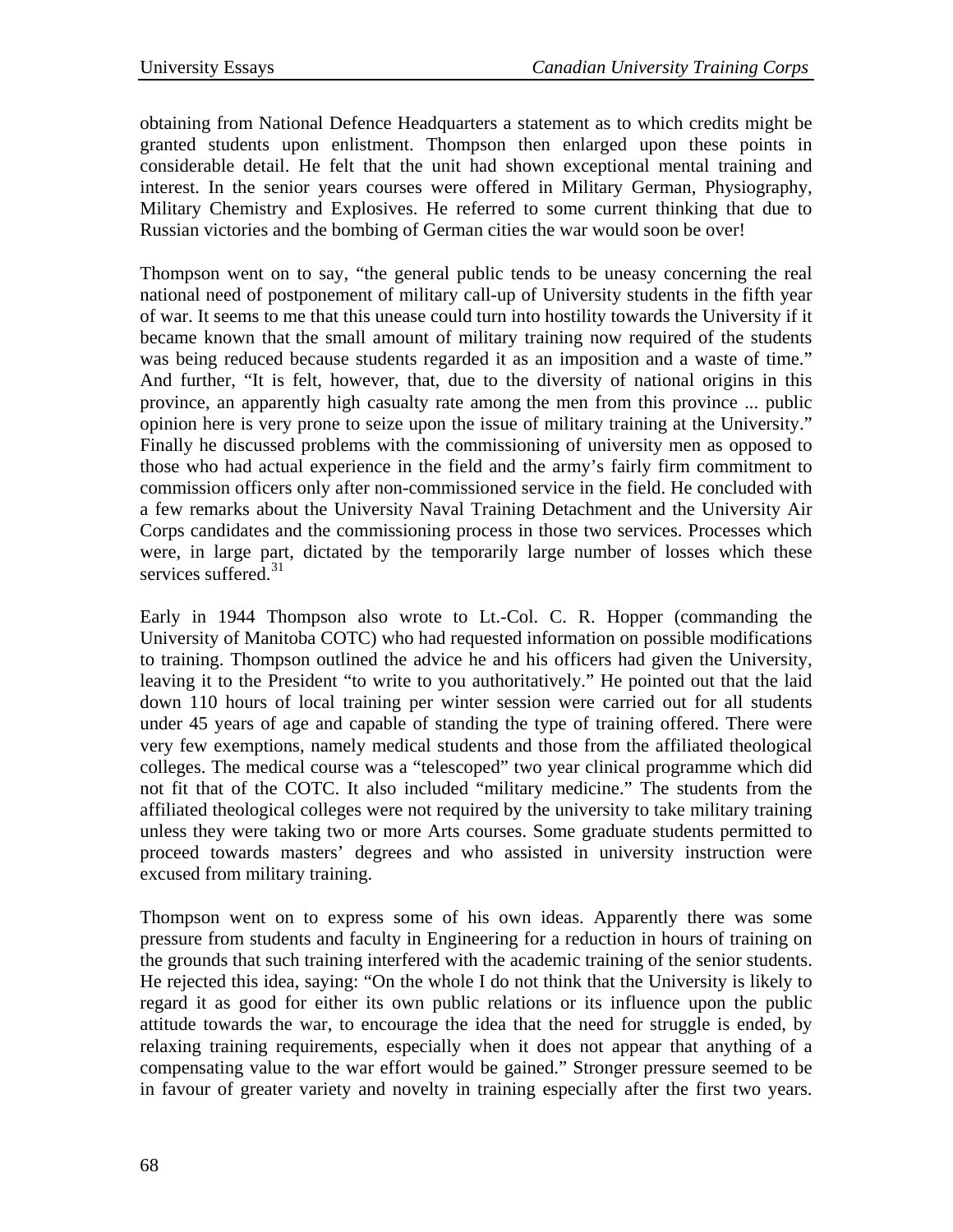However the university did not have the equipment for advanced special training but tried to compensate by running classes in war science, tactics and other types of "Officer Candidate" training at the same time as maintaining efficiency in drill and physical conditioning.

Students and some faculty felt that much of military training was not "progressive." He disagreed with this and expressed his view that the faculty should support the COTC. At the same time he indicated that those responsible for military training on the campus were "constantly on the look-out for means of making the advanced years progressive in development of command and in 'officer type' training."<sup>[32](#page-15-1)</sup>

In July, 1944 a circular letter entitled "Enlistment (Enrolment) and Employment of Aliens and Naturalized Canadian Citizens in the Canadian Army" was published. This stated, in part, "Any student at a University who is ineligible for service in the Canadian Army, but who is required by the University to undergo military training, may receive such training with, but not in, the auxiliary training battalion or other similar formation connected with the University concerned. If no auxiliary battalion or corresponding formation exists at the University the training may be taken with, but not in, the COTC. It must be clearly understood that the Department of National Defence assumes no responsibility financial or otherwise, for such individuals."<sup>[33](#page-15-1)</sup>

The students referred to were (a) nationals of enemy countries (except Japanese) who had not made a "Declaration of Intention" or who having been resident in Canada or the British Dominions for the requisite period, have not made application for naturalization; (b) Persons of Japanese racial origin, regardless of their present nationality. In effect this meant that under existing regulations such students would not be compensated for injuries or disabilities suffered during training. There were six such students training with the COTC (three Hungarians, one Austrian and two Japanese of Canadian nationality). While it was deemed very unlikely they might suffer injury or disease it was realized that they came within the purview of this new regulation.<sup>[34](#page-15-1)</sup>

In a follow-up letter Lt.-Col. Thompson suggested that these few students might sign a waiver absolving the university of responsibility for any future claims arising from military service or, if that were not possible then they could be exempt as were theological students. Then they could train on a voluntary basis at their own risk.<sup>[35](#page-15-1)</sup>

Five months later came the surrender of Germany closely followed, in August, by the surrender of Japan and the subsequent arrival of veterans on the campus. In a report prepared for *The Green and White* by Professor H. H. Ferns, Veterans' Adviser in Studies, it is noted that 1,045 veterans were in attendance, 28 of them were women.<sup>[36](#page-15-1)</sup>

Thompson's command came to an end 21 March 1947 having served with the COTC since 1921 (with the exception of Active Service in Regina from 1939 to 1940). Born in Nottingham, England, he had received his early education in Saskatoon. Enlisting for service in the Great War, he joined the RAF overseas. Badly injured in a crash he lost the sight of one eye and the other was seriously impaired. He later became an accountant with his own practice in Saskatoon until 1938 when he became an accounting instructor at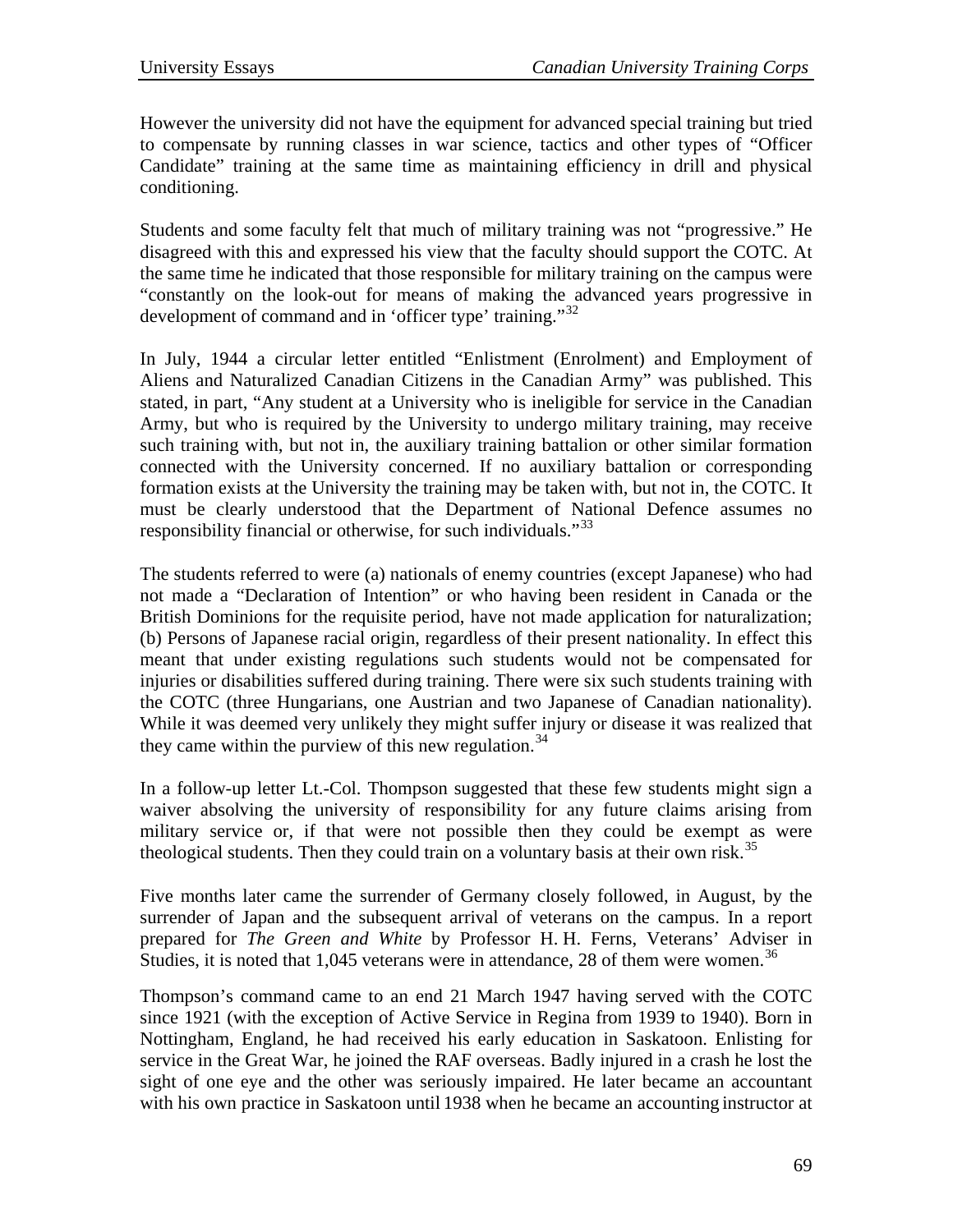the university. Thompson became dean of the College of Commerce in May  $1940$ .<sup>[37](#page-15-1)</sup> When he took command he became the successor to C. J. Mackenzie, A. E. Potts and R. A. Spencer. During his time from the large number of students who took COTC training some 90% joined the army and were commissioned. "The value of the military training which they had received while attending the university in the COTC ... was thus demonstrated."[38](#page-15-1)

Toward the end of Lieutenant-Colonel Thompson's command a new element was introduced to the training programme with the appointment of a Resident Staff Officer in the person of Major George Streb, Royal Canadian Signals. Streb, originally from Saskatoon, had joined the permanent force signals upon graduation from the College of Engineering in 1933. With his arrival the unit took on a new face and there was a definite "lift" in enthusiasm and interest.

When Thompson retired<sup>[39](#page-15-1)</sup> command was assumed by Lt.-Col. J. S. M. Allely, an associate professor of economics, who had first been commissioned in 1929 at Queen's University. He came to Saskatoon in 1939 and was appointed adjutant of the COTC. In 1942 he joined the Active Service Force serving in Ottawa in the Adjutant General's Branch and the General Staff. He was then seconded to the British Army to serve as the Senior Finance Officer of the Control Commission for Germany (British Element) from 1944 to 1946 as a lieutenant-colonel. He returned to the University, commanding the COTC from 1947 to 1957.

In 1947, a draft article or press release noted that:

In the post war reorganization of the Canadian Army the COTC has been given the very important task of preliminary selection and partial training of a large proportion of the army's officers. Under this scheme a limited number of potential officers are selected for a three year COTC course from among applicants in the first or second year of University. During the winter they are given short courses in Military Science, Military History, Military Geography and Economics of Defence, designed not to interfere unduly with their University work. In the summers they are given 16 weeks practical training per summer, with pay, at Corps Schools in all branches of the army situated all across Canada. The successful candidates, on completion of the course, may be accepted for commissions in the Active Army. If they do not wish to join the Active Army or if no vacancy exists, they are expected to serve as officers in the Reserve Army, or in the Supplementary Reserve. The University of Saskatchewan Contingent has been given a quota of 150 officer cadetships ... this permits the admission of approximately 50 cadets per year ... one year's training under the new scheme has been completed.<sup>[40](#page-15-1)</sup>

It was at this time that several members of the unit began to think seriously about being commissioned in Canada's "new army."

In February of 1946 the Chief of the General Staff, Lt.-Gen Charles Foulkes, submitted a plan for the provision of officers for the army to the Defence Minister (Douglas Abbott). His aim was to "get the highest possible competence in economic, political and technical subjects, as well as in purely military matters and in order to maintain homogeneity in the officer corps, regular army officers should almost all be educated in the universities. He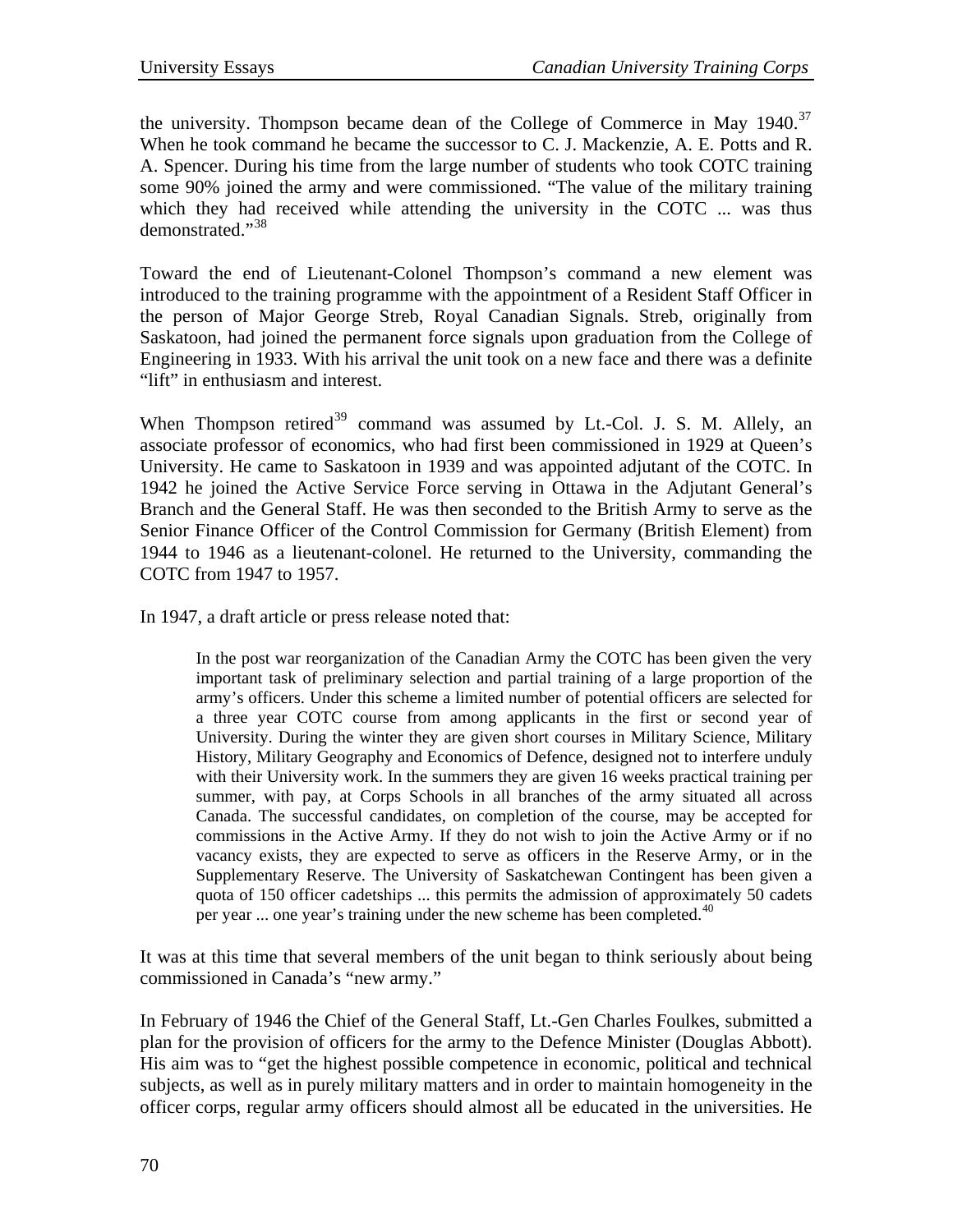had therefore asked Dr. James Thomson, the President of the University of Saskatchewan and President of the National Conference of Universities, to show how the universities could give academic credit for certain subjects that had a military application." And further "he also anticipated that the new plan would attract a better type of student than the COTC."<sup>[41](#page-15-1)</sup> This was perhaps not the most complimentary comment about the COTC! Nonetheless cadets from most Canadian universities did indeed train for the better part of three summers. Those who were newly commissioned in the Regular Force spent the summer of 1949 at RMC (which had re-opened in 1948 to educate cadets for four years on a tri-service basis)<sup>[42](#page-15-1)</sup> on a Common to All Arms course which appeared to have as its aim the "polishing" of these new officers in matters of dress, drill, manners and deportment as well as developing at least an acquaintance with the roles, practices and traditions of their brothers in arms. Various senior officers from Army Headquarters addressed them on the tasks assigned to their own arms and services. "Effective speaking" was a highlight and a useful one at that. The whole thing was referred to in some circles as a "couth course"!<sup>[43](#page-15-1)</sup> The Department of National Defence now created a new Regular Officers Training Plan (ROTP), "a scheme that paid all education costs in what were now called the Canadian Services Colleges or at a university in return for a commitment of three years service after graduation.<sup>"[44](#page-15-1)</sup> Henceforth the annual reports submitted by the commanding officers of the COTC to the successive presidents of the University reflect these changes in training and military education.

At the same time there were a few personnel changes in the unit. Major Streb, the Resident Staff Officer, was replaced in December 1948 by Major T. de Faye, an infantryman. He in turn was replaced in January 1951 by Major W. M. Oxley of the Royal Canadian Signals.[45](#page-15-1) During the short interval between these two postings Capt. Jack Summers of the College of Pharmacy was appointed acting Resident Staff Officer. 1951 also saw the retirement of Major H. H. Ferns from his long standing tour of duty as second in-command of the unit.<sup>[46](#page-15-1)</sup>

Annual reports submitted to the Presidents by the Commanding Officers over the next few years show statistics of enrolment and release and comment, albeit briefly, on successes and failures.<sup>[47](#page-15-1)</sup> In 1951 it was noted that training had been extended to 20 weeks which was a financial help to some. The following year there was an exceptionally low rate of failure but recruiting had been disappointing. More lucrative employment was available and it appeared that the other services were more appealing with "publicity, uniforms and glamour." The pattern repeated itself in 1953 in spite of some unspecified attempts so improve morale.

In 1954 Lieutenant-Colonel Allely noted in the report for that year, "It is believed, although the belief is based on little more than impressionistic sampling, that those accepted for training in this contingent from 1946-50 (i.e. the last training period completed in 1952) approximately 20% have served in the Active or Special Forces and perhaps an additional 30% have served in the Reserve Force."<sup>[48](#page-15-1)</sup> Recruiting was again disappointing.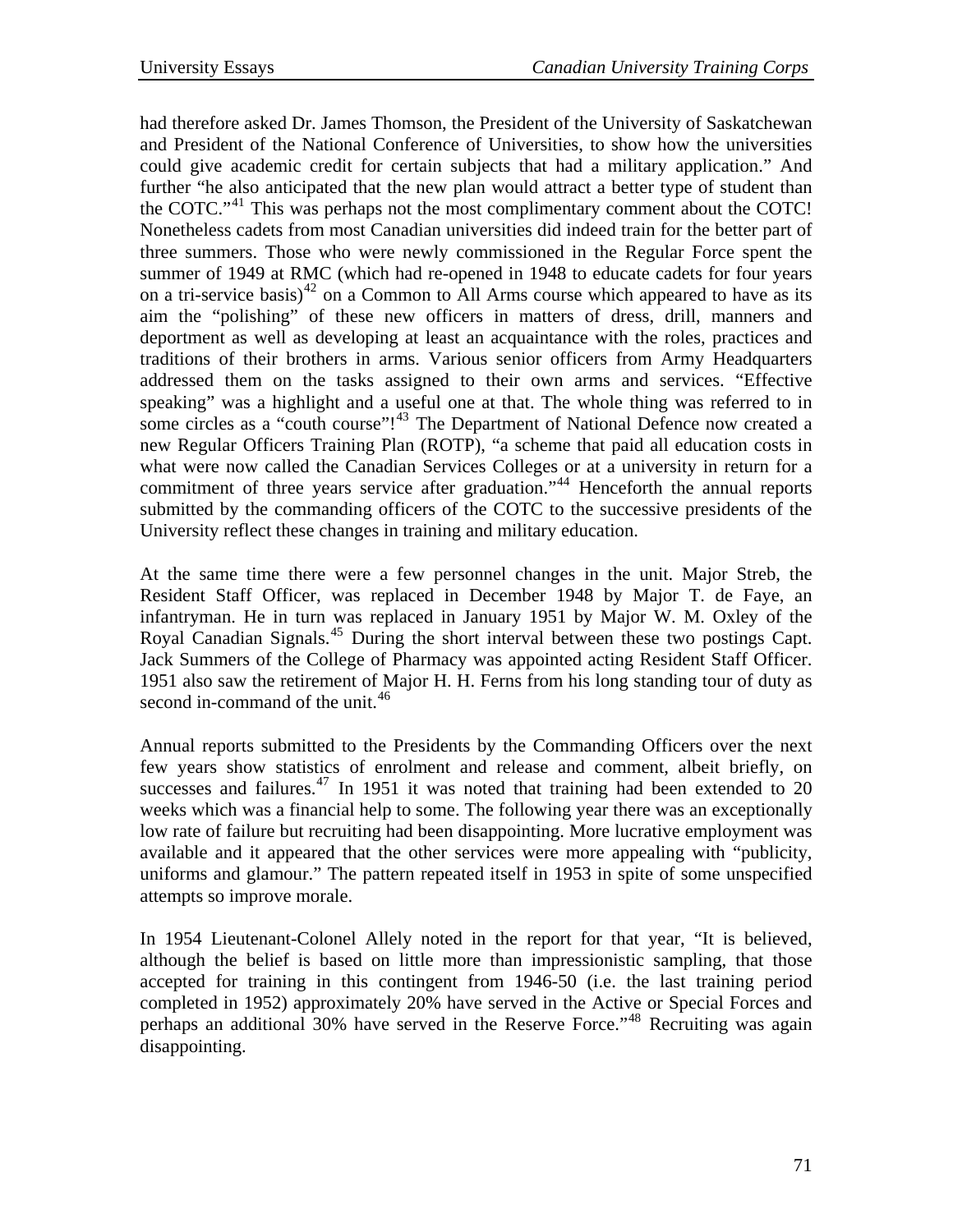By 1955 wastage was declining, probably due to better selection processes being in place. Most failures were due to academic failure or family and personal problems. During the summer months fifty-one lieutenants and officer cadets were attached to Corps Schools and Regular Force units. The next two years (1956-57) saw a lower wastage rate but also fewer applications. There were no applications from Regina (Luther, Campion and St. Chad).

1957 saw several changes in the make-up and administration of the contingent. Major R. J. G. Wecker, who had been the Resident Staff Officer for the past three years, was replaced on 9 September by Major E. B. McCorkell. McCorkell's was to be the last such appointment and the unit was advised that the Resident Staff Officer and staff would be withdrawn at the end of the academic year and there would not be any more such appointments. On 7 December Lt.-Col. Norman Cram<sup>[49](#page-15-1)</sup> assumed command for the next two years from Lieutenant-Colonel Allely. At the same time the unit was re-organized into a contingent HQ and 3 Training Companies. The second in-command was Major John Joyce and the three company commanders were Capt W. B. McCoy, Major H. H. Edmunds and Lt. M. C. de la Gorgiendiere.

The 1958/59 report made recommendations for training, administration, logistics and recruiting. More flexibility in training was needed especially in the third year including the use of outside lecturers. Administrative assistance was needed in the spring when university staff members and officers were especially busy. The recruiting campaign would be enhanced.

Yet another change of command occurred 1 January 1960 from Lt.-Col. Norman Cram to Lt.-Col. J. Summers, M.C., who had served previously as the acting Resident Staff Officer. Summers, who was commissioned in 1942, had served during the war with the South Alberta Rifles and was awarded the Military Cross just prior to the end of the war. He studied pharmacy at the university and graduated in 1949. He joined the militia after leaving the Active Force and among other appointments served as adjutant in the COTC.<sup>[50](#page-15-1)</sup> During his six-year command of the COTC a small increase in numbers was noted at first: 1959 - 48 all ranks, 1960 - 50, 1961 - 51, 1962/63 - 66. Then recruiting was cancelled in December 1963. Summers' annual report for 1964-65 listed seven COTC cadets (Reserve) and 15 ROTP cadets (Regular), explaining that "the low enrolment figure for COTC cadets reflects the armed services austerity program of 1963-64 when the unit was not permitted to enlist recruits. A new policy which restricts the training of COTC cadets to two years has also reduced the number of cadets on the strength of the unit.<sup>[51](#page-15-1)</sup> At the same time the training was integrated with the university's naval and air force units. Joint parades and tri-service training periods were carried out and the contingent officers felt it was reasonable and practical to develop a tri-service unit. This was in fact initiated and carried out during the 1965-66 training year when there were sixteen COTC and fifteen ROTP cadets.

The "axe fell" at the end of the 1966-67 training year. By this time Summers had been replaced as the Commanding Officer of the contingent by Lt.-Col. A. G. Pettigrew on 1 September 1967.<sup>[52](#page-15-1)</sup> In his annual report (the last) Pettigrew stated, "This year marks the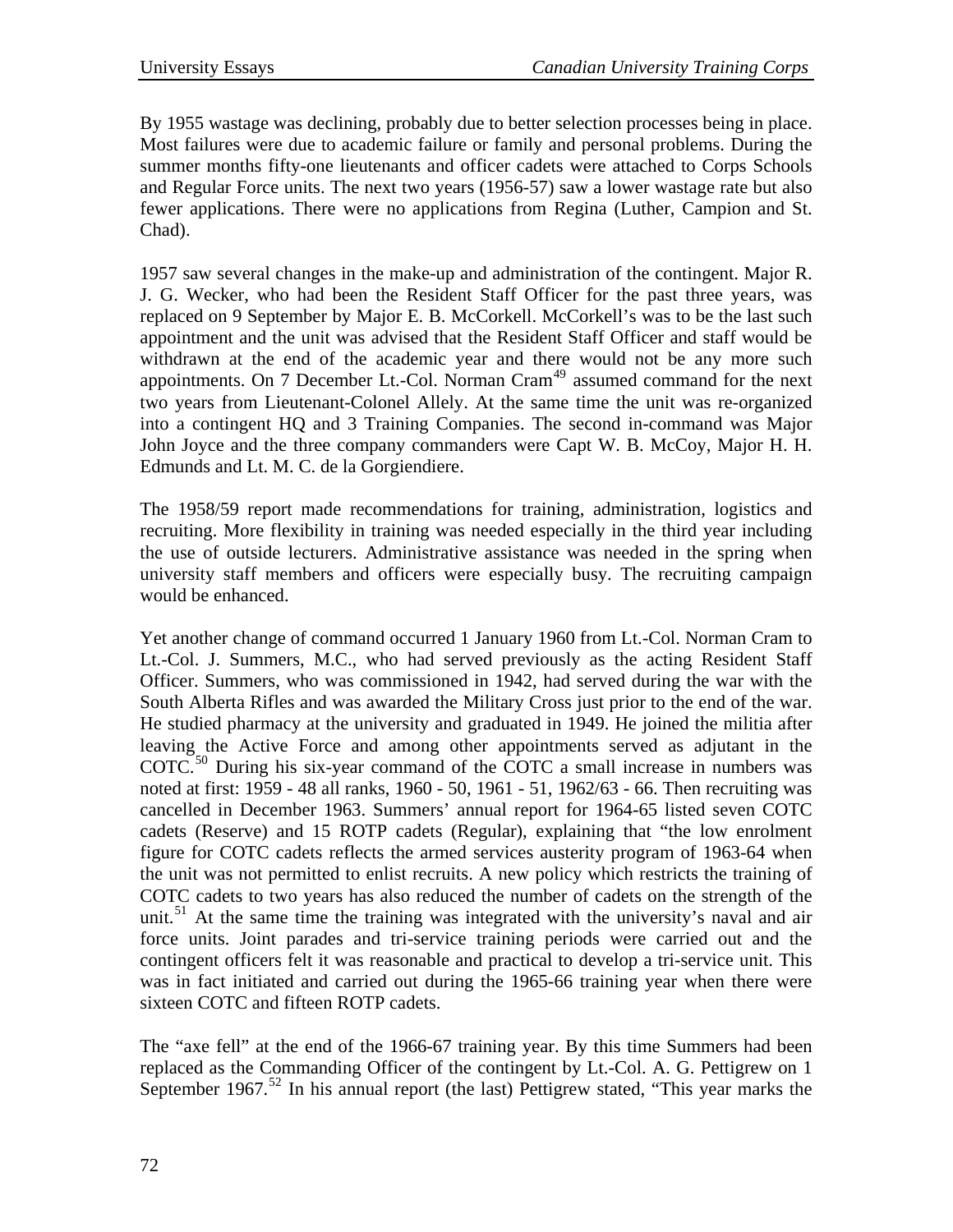end of a long tradition at our University; the end of the Canadian Officer Training Corps, unfortunately the victim of economic pressure. The Federal Government decided to discontinue all three Officer Cadet training programmes, on a national basis, effective 30 April 1968. During its long career the University of Saskatchewan Contingent, Canadian Officers Training Corps, has served our country well and its graduates have been a credit to their Service and their University."[53](#page-15-1)



"The Old Guard": Professors Allely (Economics), Bateman (Philosophy), Austensen (Classics), Edmunds (Geology), Ferns (Mathematics), Mawdsley (Geology), and Thompson (Commerce). From COTC fonds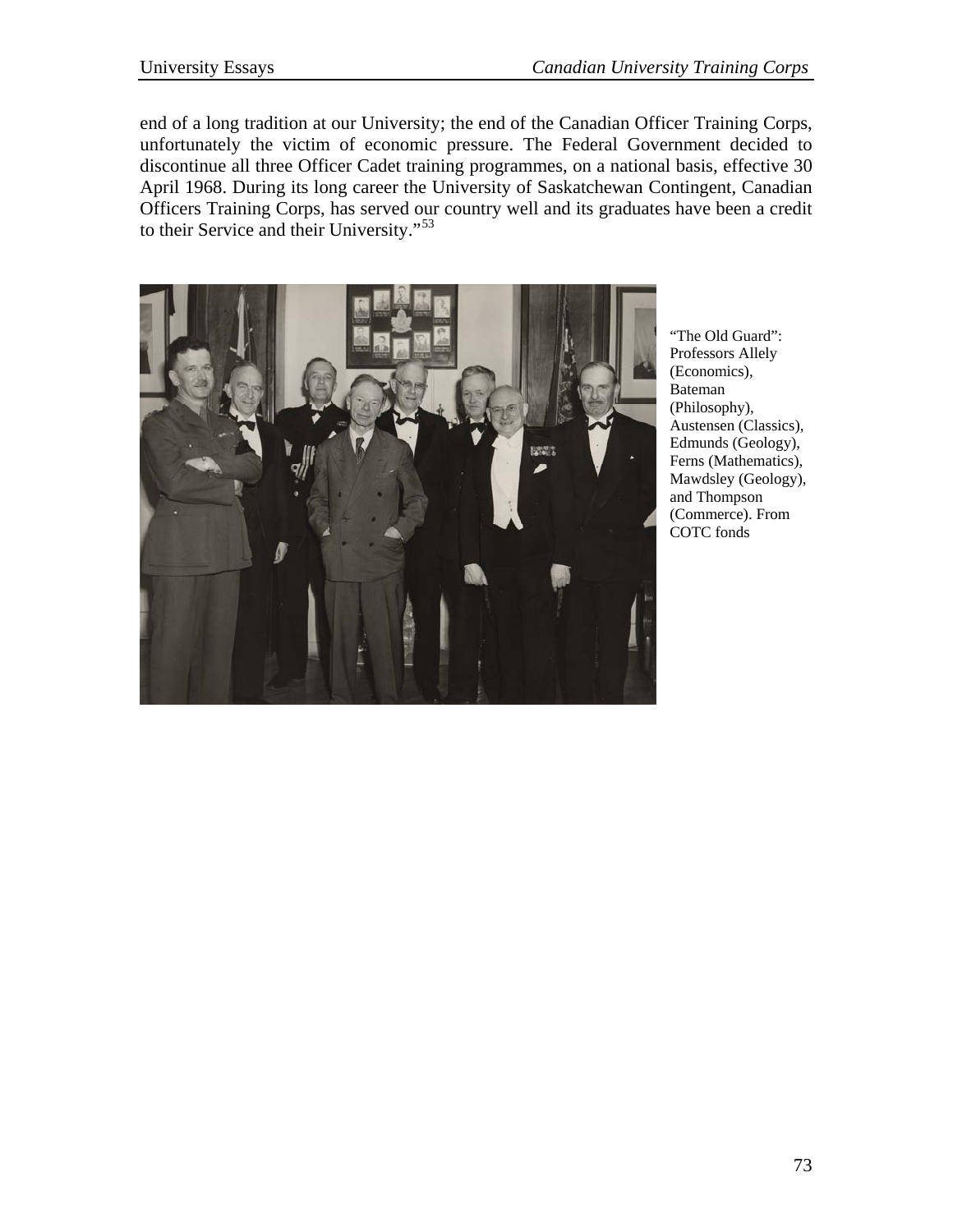## **BIBLIOGRAPHY**

## **Primary Sources: University of Saskatchewan Archives**

University Contingent, Canadian Officers Training Corps fonds.

President's Office fonds, series I, Walter C. Murray.

President's Office fonds, series II, James S. Thomson.

President's Office fonds, series IV, J. W. T. Spinks.

## **Secondary Sources**

*Globe and Mail*, Toronto, 4 October 1983.

Granatstein, J. L., *Canada's Army, Waging the War & Keeping the Peace*. Toronto: University of Toronto Press, 2002.

*Green and White*, December 1940, October 1945.

- Hayden, Michael, *Seeking A Balance: The University of Saskatchewan, 1907-1982.* Vancouver: University of British Columbia Press, 1983.
- Johns, Walter H., *A History of The University of Alberta, 1908-1969.* Edmonton: University of Alberta Press, 1981.

Morton, Desmond, *A Military History of Canada*. Edmonton: Hurtig Publishers, 1985.

- Morton, W. L., *One University, A History of The University of Manitoba, 1877-1952.*  Toronto: McClelland & Stewart, Ltd., 1957.
- *On Campus News*, vol. 8, no. 3, Patrick Hayes, "Biplane Disappearance Mystery Solved."
- Preston, Richard A., *A History of The Royal Military College.* Toronto: University of Toronto Press, 1969.
- Scott, James, Raid On Spitzbergen, *Canada At War & Peace II*. Ottawa: Esprit de Corps Books, 2001.
- *Sheaf*, Saskatoon, 5 October 1942, 16 January 1951.
- *Star Phoenix*, Saskatoon, 9 May 1940, 21 May 1942, 10 August 1943, 10 March 1952, 16 January 1961, 27 September and 6 November 1982, 6 September and 10 December 1983.

Thompson, Walter P., *The University of Saskatchewan, A Personal History*. Toronto: University of Toronto Press, 1970.

*Whig Standard*, Kingston, 3 September 1983.

*WUB, [Western Universities Battalion-196th]*. Camp Hughes, 1916.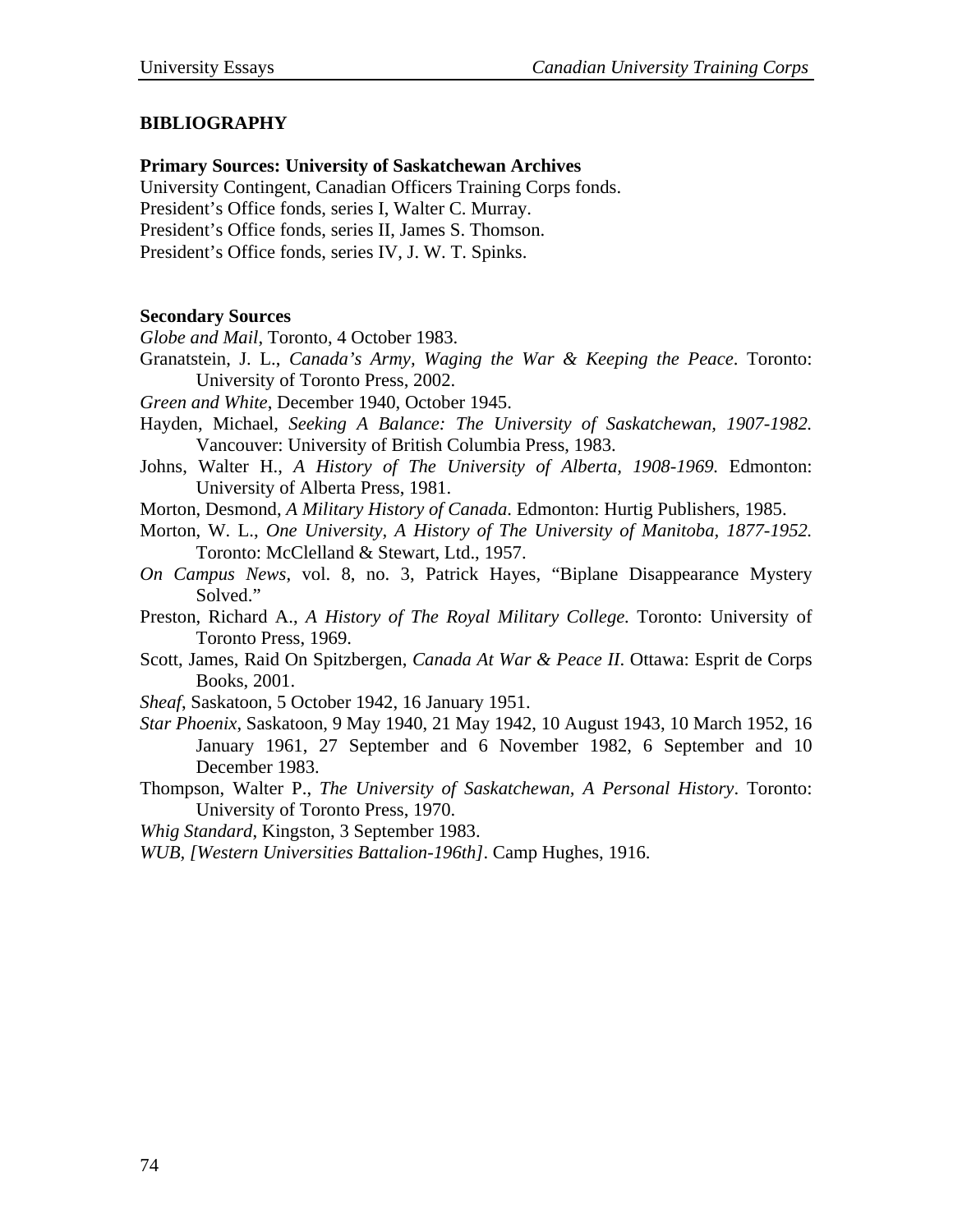## **NOTES**

*Image on first page:* Members of the Canadian Officers Training Corps march through the University Gates, April 1941 (COTC fonds).

<sup>1</sup> Desmond Morton, *A Military History of Canada* (Edmonton: Hurtig Publishers, 1985), p. 226.

<sup>2</sup> W. P. Thompson, *The University of Saskatchewan, A Personal History* (Toronto: University of Toronto Press, 1970), p. 134. It should be noted there were three Thom[p]sons at the university at the same time. The second President was James Sutherland Thomson (without the "p"), irreverently known as "Butch"; the Dean of Arts and Science (who became the third President) was Walter Palmer Thompson and the Dean of Accounting (later Commerce) was Joseph H. Thompson, better known as "Little Joe." 3

 $3$  J. S. Thomson, "University of Saskatchewan Contingent, COTC," 7 December 1946, President's Office fonds, series II (J. S. Thomson), file B35, COTC.

 $4$  R. W. Brock, "History of the 196<sup>th</sup> Battalion," *WUB* (21 October 1916).

<sup>5</sup> Major F. W. Brown, "History of the  $196<sup>th</sup>$  Battalion," *WUB* 1, 1 (21 October 1916).

"History of B Company,"  $WUB$  1, 1 (21 October 1916).

<sup>7</sup> "1916: The Western Universities Battalion," *Events In The History of the University of Saskatchewan*, http://scaa.usask.ca/gallery/uofs\_events/articles/1916.php 8

<sup>8</sup> Michael Hayden, *Seeking A Balance* (Vancouver: University of British Columbia Press, 1983), p. 83.<br><sup>9</sup> W. P. Thompson, *The University of Saskatchewan, A Personal History*, p. 99.

<sup>10</sup> A/President to Director of War Trophies, Ottawa, 16 December 1919, President's Office fonds, series I (Walter C. Murray), file B73, Military Matters.<br><sup>11</sup> Patrick Hayes, "Biplane disappearance mystery solved," On Campus News 8, 3.

<sup>12</sup> A.A. & Q.M.G, Military District 12, Regina to A/President Ling, 2 January 1920, President's Office fonds, series I (Walter C. Murray), file B73, Military Matters.

<sup>13</sup> "University of Saskatchewan. Contingent COTC.", 7 December 1946, President's Office fonds, series II (J. S. Thomson), file 35(3).

 $14$  Murray to Logan, 21 June 1921, President's Office fonds, series I (Walter C. Murray), file B73, Military Matters.

<sup>15</sup> COTC Annual Reports 1924-1925, 1925-1916 and 1928-1919.<br><sup>16</sup> Star Phoenix, Saskatoon, 21 May 1942.

<sup>17</sup> Star Phoenix, Saskatoon, 6 November 1982, 27 September 1982 and 6 September 1983.<br><sup>18</sup> Canada At War and Peace, vol. II (Ottawa: Esprit de Corps Books, 2<sup>nd</sup> ed.), p. 54.<br><sup>19</sup> Globe and Mail, Toronto, 1 October 1983.

<sup>20</sup> *Whig Standard*, Kingston, 3 September 1983. Potts' three sons also served in the army. Robert, the eldest, graduated from R.M.C., erved overseas with the Princess Patricia's, his father's old regiment, earned a D.S.O. and after completing an engineering degree at the University of Saskatchewan served in the regular army until killed in a cat/train accident in Chilliwack, B.C. Twin sons, Arthur and Joseph both served in the army during the latter part of the war. Arthur later became a lieutenant-colonel and commanded the Princess Patricias while Joseph, a lawyer, became a judge of the Supreme Court of Ontario.

<sup>21</sup> J. S. Thomson to Brig. Russell, M.D. 12, Regina, 19 October 1939, President's Office fonds, series II (J. S. Thomson), file B35, COTC; *Star-Phoenix*, Saskatoon, 29 September 1939, "Heaviest Enrolment in COTC History"; *Sheaf,* 5 October 1942, "COTC Plays Active Part in Supplying Officers" and "Special Trainee Group for Active Service."<br><sup>22</sup> Thomson to Russell, 5 December 1939, President's Office fonds, series II (J. S. Thomson), file B35,

COTC.

<sup>23</sup> *Star Phoenix,* Saskatoon, 9 May 1940. Thompson, born in England, received his early education in Saskatoon and enlisted for service in the Great War. Joining the RAF he was badly injured in a crash, losing the sight of one eye, the sight in the other was seriously impaired.<br><sup>24</sup> President's Office fonds, Series II (J. S. Thomson), file B104(1), Military Training (1939-42), n.d.

<sup>25</sup> President J. S. Thomson to Hon. J. L. Ralston, 13 September 1940, President's Office fonds, series II (J. S. Thomson), file B104, Military Training.<br><sup>26</sup> The Green and White, December 1940.

- 
- 

<sup>27</sup> *The Green and White*, December 1941.<br><sup>28</sup> Letter, University Committee on Discipline to District Officer Commanding, M.D. 12, Regina, January